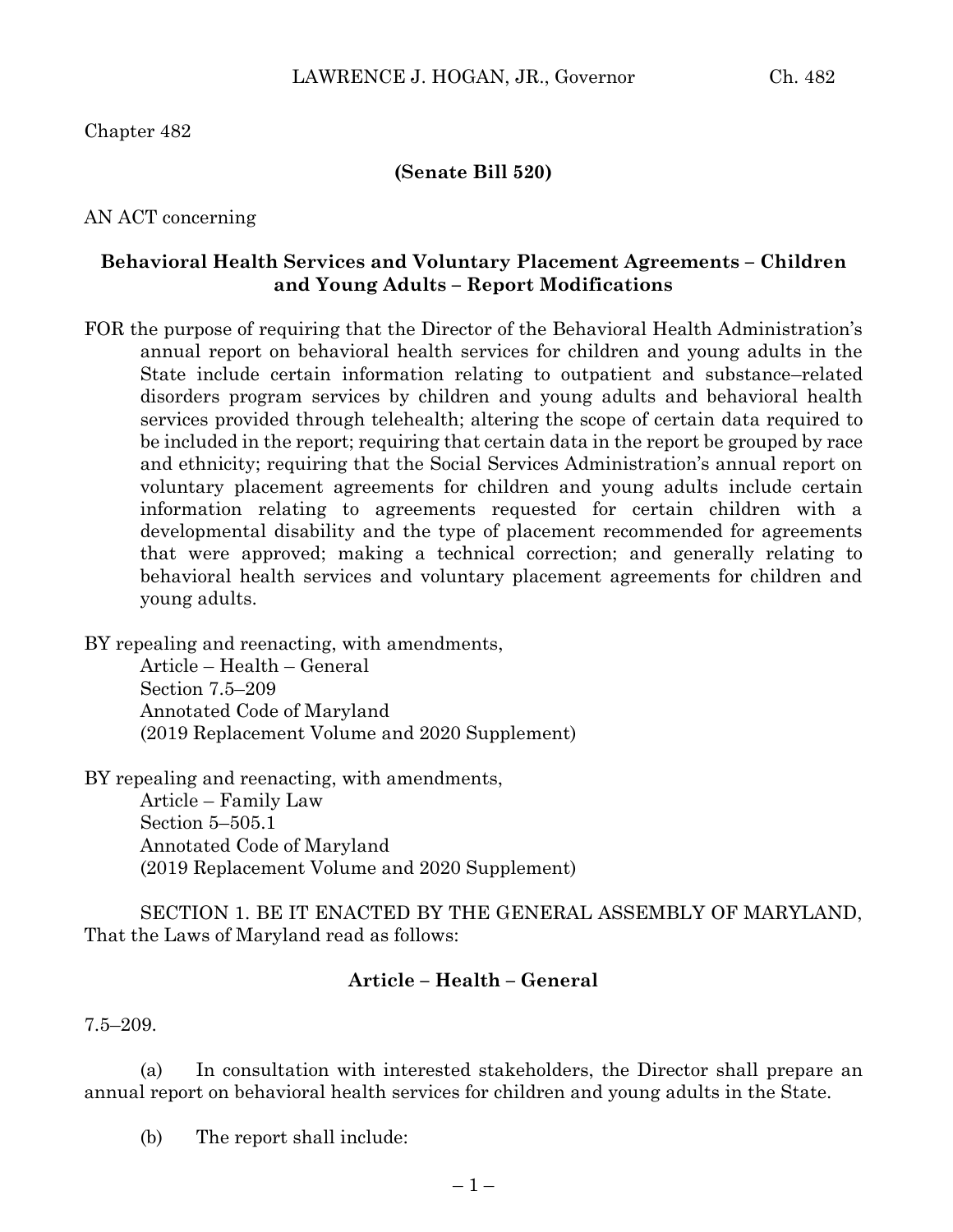(1) The number and the percentage of children and young adults who, during the reported year:

- (i) Were eligible for public behavioral health services; **[**and**]**
- (ii) Used a public behavioral health service, including:
	- **1. AN OUTPATIENT SERVICE;**
	- **[**1.**] 2.** An inpatient service;
	- **[**2.**] 3.** An emergency room service;
	- **[**3.**] 4.** A residential treatment center service; **[**and**]**

**[**4.**] 5.** An intensive public behavioral health service, including targeted or mental health case management services, respite care services, services provided under § 1915(i) of the Social Security Act, and psychiatric rehabilitation services; **AND**

**6. A SUBSTANCE–RELATED DISORDERS PROGRAM**

## **SERVICE; AND**

# **(III) USED A PUBLIC BEHAVIORAL HEALTH SERVICE PROVIDED THROUGH TELEHEALTH;**

(2) The total expenditure and expenditure per child and young adult using a public behavioral health service, including:

- **(I) AN OUTPATIENT SERVICE;**
- **[**(i)**] (II)** An inpatient service;
- **[**(ii)**] (III)** An emergency room service;
- **[**(iii)**] (IV)** A residential treatment center service; **[**and**]**
- **[**(iv)**] (V)** An intensive community service**[**.**]; AND**
- **(VI) A SUBSTANCE–RELATED DISORDERS PROGRAM SERVICE;**

(3) The total cost per child or young adult for all behavioral health services provided to the child or young adult;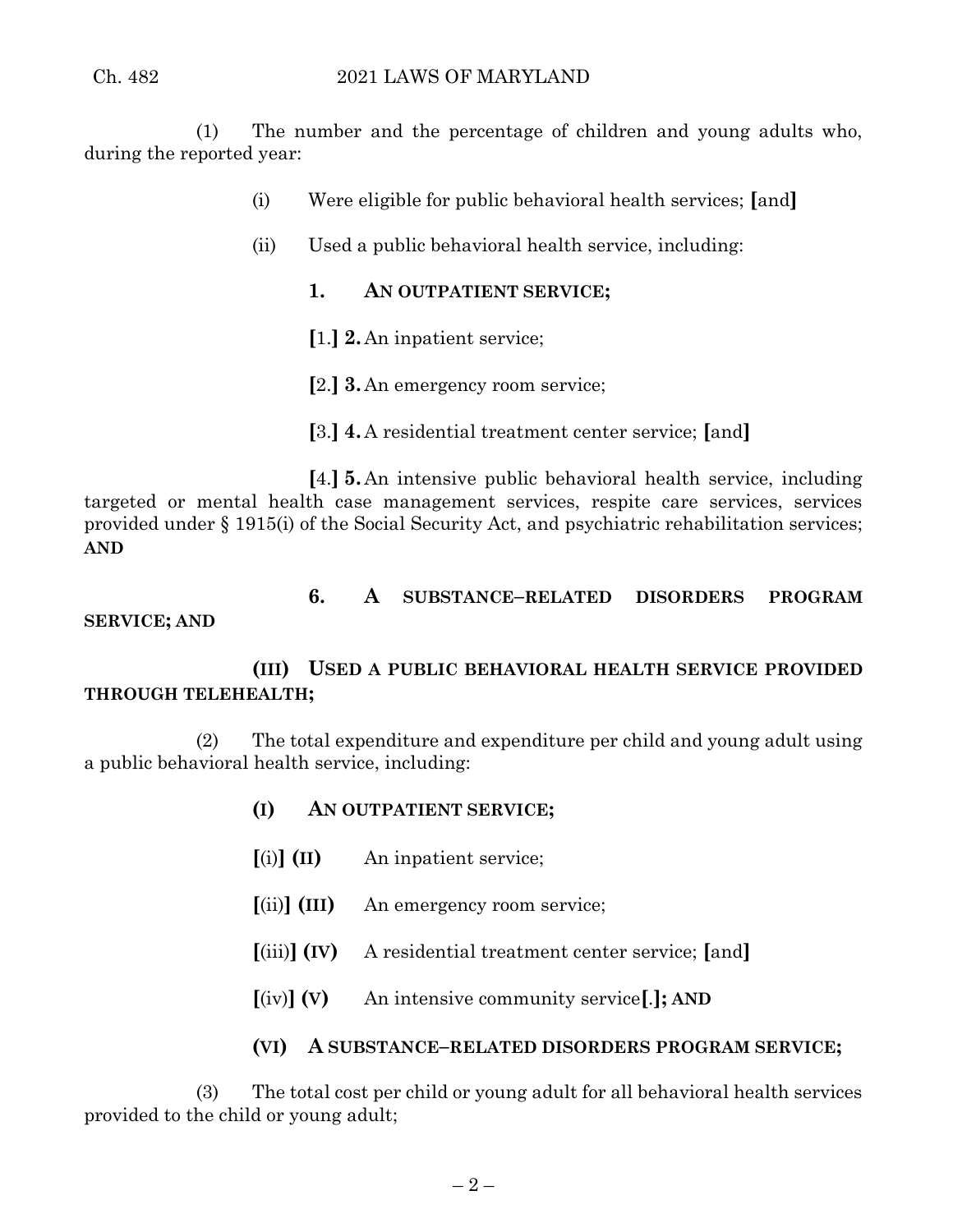(4) The total expenditure and expenditure per child and young adult for:

- (i) Targeted case management services;
- (ii) Respite care services;

(iii) Services provided through a plan under § 1915(i) of the Social Security Act; and

- (iv) Psychiatric rehabilitation services;
- (5) The **[**average**] MEDIAN** length of time children and young adults spent:

(i) In the hospital emergency room pending psychiatric inpatient hospitalization; and

(ii) Waiting for placement in a residential treatment center from the date of the referral**, AS DETERMINED BY THE REFERRAL SOURCE,** to the date of the placement;

(6) The number of children and young adults who were readmitted **[**for a 30–day admission**] WITHIN 30 DAYS** at:

- (i) The same hospital;
- (ii) The same residential treatment center; or
- (iii) Any other hospital or residential treatment center;
- (7) The **[**average**] MEDIAN** length of stay for children and young adults at:
	- (i) A residential treatment center; **[**and**]**
	- (ii) A psychiatric unit at a hospital; and

# **(III) A RESIDENTIAL SUBSTANCE–RELATED DISORDERS PROGRAM; AND**

(8) For residential treatment centers:

# **(I) THE TOTAL NUMBER OF CHILDREN AND YOUNG ADULTS ADMITTED DURING THE REPORT YEAR; AND**

**[**(i)**] (II)** The total number of children and young adults discharged**[**; and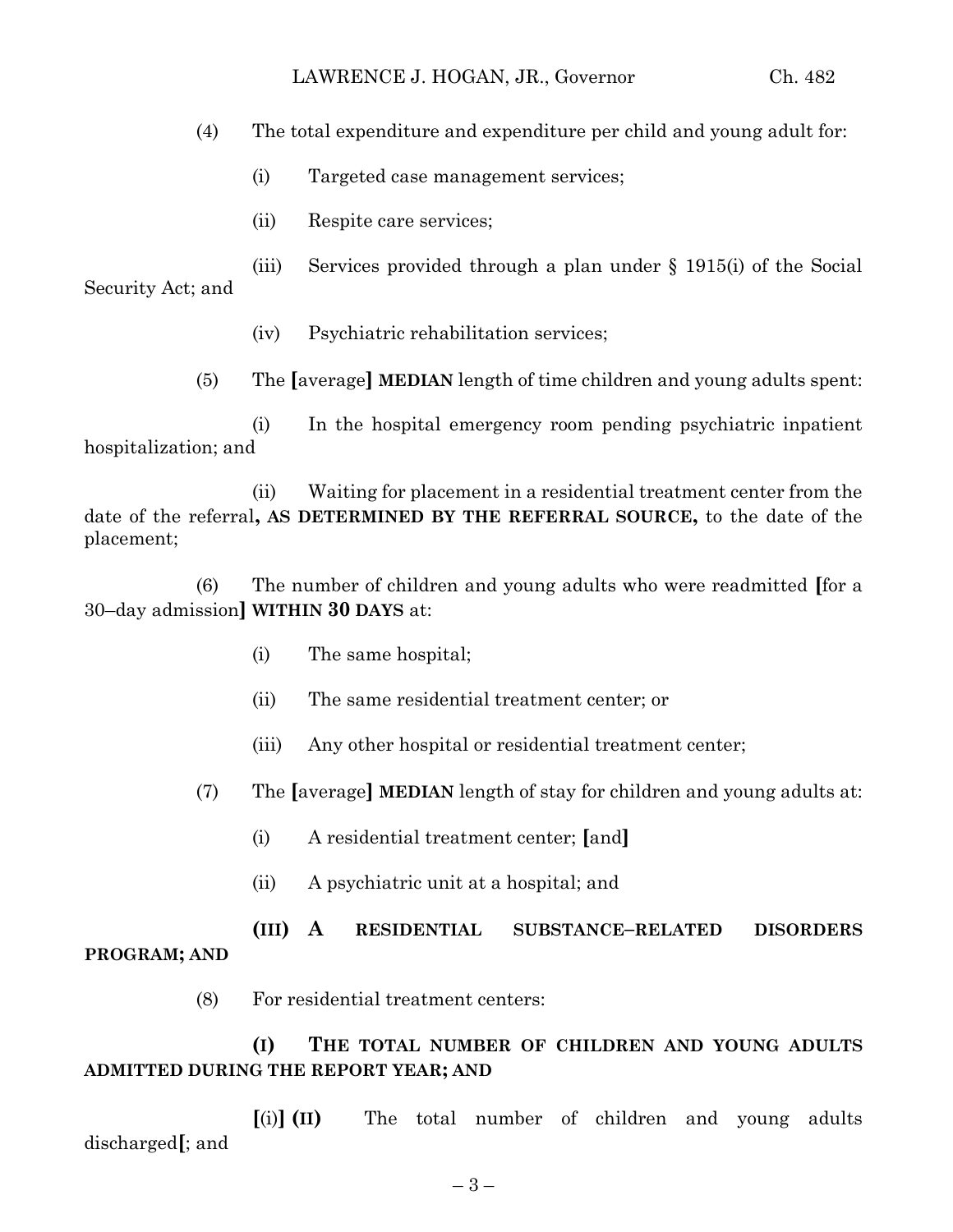(ii) The number of residents at the end of the year who are children or young adults**] DURING THE REPORT YEAR**.

(c) The report shall group the information required under subsection (b) of this section by jurisdiction and by the following age groups:

- (1) Birth through 6 years old;
- (2) 7 through 12 years old;
- (3) 13 through 17 years old;
- (4) 18 through 21 years old; and
- (5) 22 through 25 years old.

**(D) THE REPORT SHALL GROUP THE INFORMATION REQUIRED UNDER SUBSECTION (B) OF THIS SECTION BY THE FOLLOWING RACES AND ETHNIC GROUPS:**

- **(1) HISPANIC OR LATINO OF ANY RACE; AND**
- **(2) FOR INDIVIDUALS WHO ARE NON–HISPANIC OR NON–LATINO:**
	- **(I) AMERICAN INDIAN OR ALASKAN NATIVE;**
	- **(II) ASIAN;**
	- **(III) BLACK OR AFRICAN AMERICAN;**
	- **(IV) NATIVE HAWAIIAN OR OTHER PACIFIC ISLANDER;**
	- **(V) WHITE; OR**
	- **(VI) TWO OR MORE RACES.**

**[**(d)**] (E)** On or before December 1 each year, the Director shall submit the report required under this section to the Governor and, in accordance with § 2–1257 of the State Government Article, the General Assembly.

## **Article – Family Law**

5–505.1.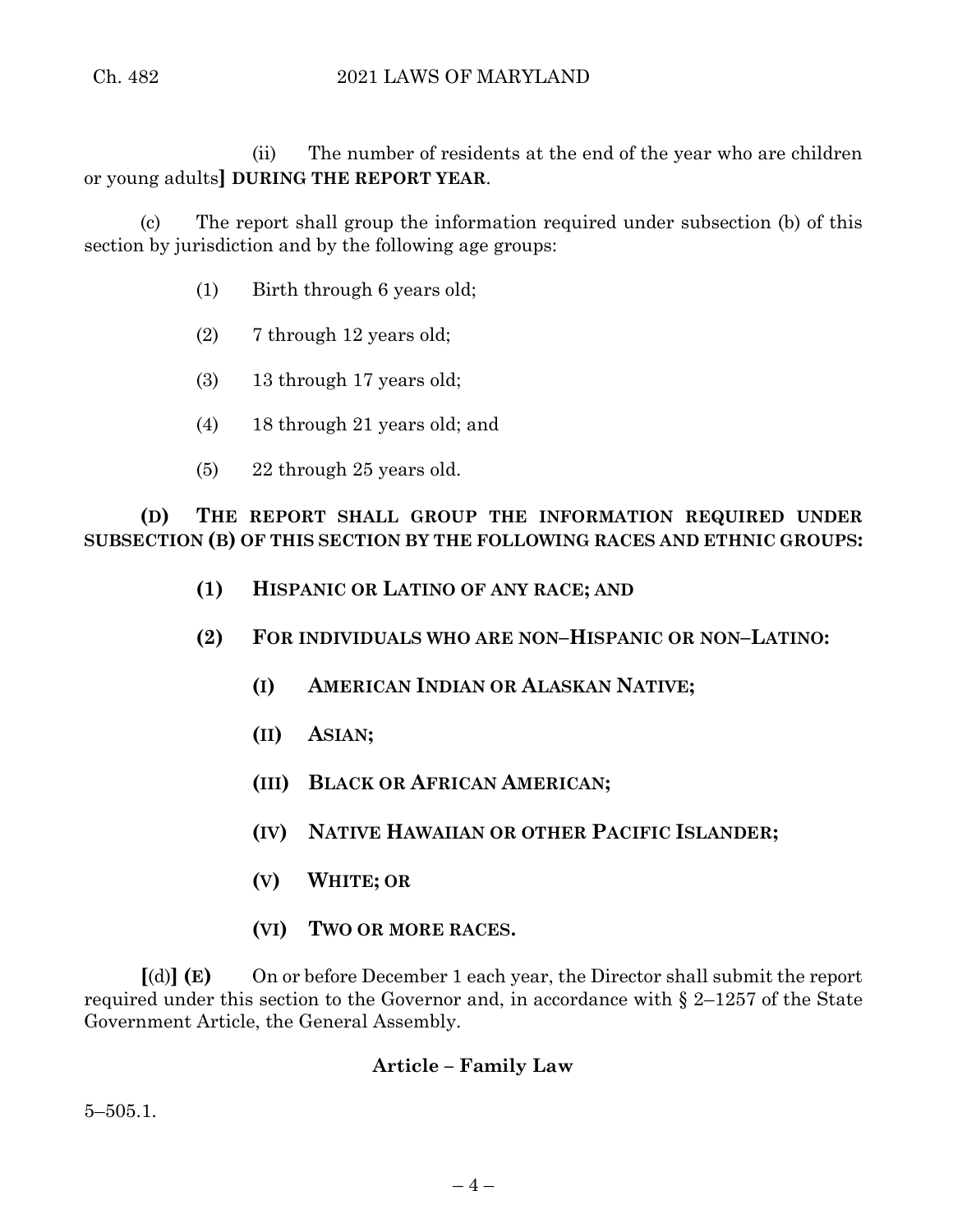(a) In consultation with interested stakeholders, the Administration shall prepare an annual report on voluntary placement agreements for children and young adults in the State.

- (b) The report shall include:
	- (1) the total number of voluntary placement agreements that were:
		- (i) approved;
		- (ii) denied; **[**and**]**

(iii) requested for behavioral health reasons, including voluntary placement agreements that were requested for children with a developmental disability who are also diagnosed with a behavioral health disorder; **AND**

# **(IV) REQUESTED FOR CHILDREN WITH A DEVELOPMENTAL DISABILITY WHO ARE NOT ALSO DIAGNOSED WITH A BEHAVIORAL HEALTH DISORDER;**

(2) the reason for any denials; and

(3) for voluntary placement agreements that were approved, the type of **PLACEMENT RECOMMENDED AND THE TYPE OF initial placement, including:** 

- (i) residential treatment center;
- (ii) group home placement;
- (iii) therapeutic group home;
- (iv) diagnostic placement;
- (v) therapeutic foster home; and
- (vi) any other type of placement.

(c) The report shall group the information required under subsection (b) of this section by the following regions:

(1) Baltimore region, consisting of Baltimore City, Baltimore County, and Harford County;

(2) Eastern Shore, consisting of Caroline County, Cecil County, Dorchester County, Kent County, Queen Anne's County, Somerset County, Talbot County, Wicomico County, and Worcester County;